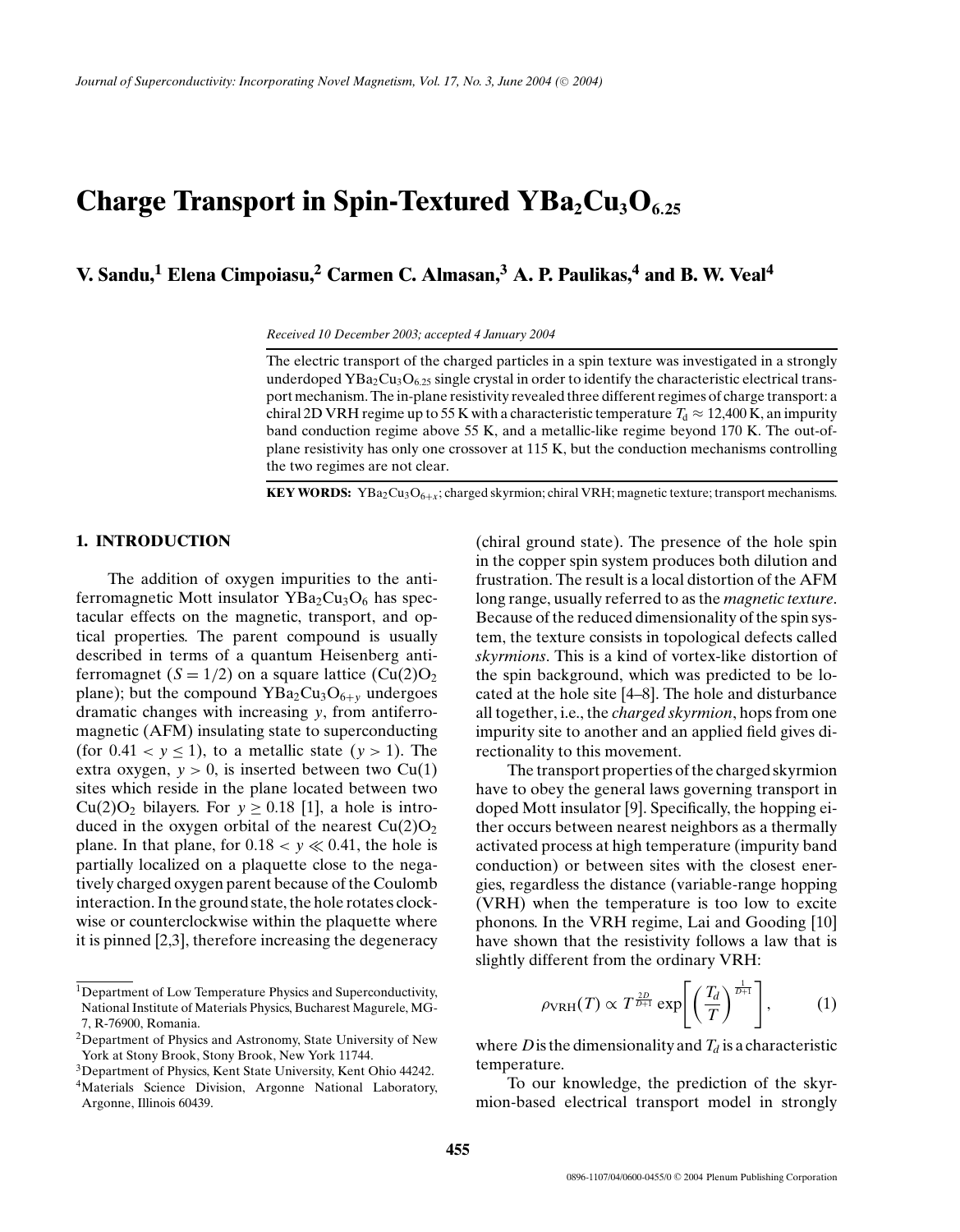

**Fig. 1.** Temperature dependence of the in-plane resistivity and its logarithmic derivative. C1 and C2 mark the crossover from metallic to impurity band conduction and to VRH conduction, respectively. Inset: detail of the high temperature range of  $\rho_{ab}$  vs. *T* curve.

underdoped cuprates was verified only in La<sub>1−*x*</sub>Sr<sub>*x*</sub>  $CuO<sub>4</sub>$  compounds [10]. In this paper, we analyze the effect of the spin texture on the charge transport in the strongly underdoped  $YBa<sub>2</sub>Cu<sub>3</sub>O<sub>6.25</sub>$  single crystal.

## **2. EXPERIMENTAL**

 $YBa<sub>2</sub>Cu<sub>3</sub>O<sub>6.25</sub>$  single crystals were grown in gold crucible using the self-flux method. The oxygen stoichiometry was adjusted by annealing the sample in an  $O_2-N_2$  atmosphere [11]. The crystals have the *c*-axis oriented along the smallest dimension. Gold leads were attached to thermally treated silver pads using room-temperature silver paint. The temperature of the sample chamber was kept constant using two temperature sensors; a platinum thermometer for  $T > 100$  K and a Cernox sensor for  $T < 100$  K. In-plane and out-of-plane resistivities were simultaneously measured between 10 and 300 K using a six-terminal configuration. Specifically, a current  $I \leq$ 0.1 mA was applied on one face of the single crystal ("top face") through the outer leads, and the voltages between the two inner leads on the two crystal faces were measured with a low frequency (17-Hz) bridge. The components of the resistivity tensor were extracted from these measurements using the algorithm described in [12].

#### **3. RESULTS AND DISCUSSION**

Figure 1 shows the temperature dependence of the in-plane resistivity as well as its logarithmic derivative  $d(\ln \rho_{ab})/d(\ln T)$ . A careful analysis reveals three regimes of conduction occurring on the investigated temperature range.

At high temperatures, between 170 and 300 K, the conduction is metallic-like with an increase of the resistivity, with increasing temperature (see the inset to Fig. 1). The best fit of  $\rho_{ab}(T)$  showed that the in-plane resistivity obeys the law  $\rho_{ab} = 0.088$  –  $0.02075 \ln T + (16 \times 10^{-5})T$  with the linear contribution dominant at high temperature. With decreasing *T*, a transition from the metallic to the nonmetallic regime occurs at  $T_{c1} = 170$  K (C1 in Fig. 1). The temperature dependence on the metallic side and the existence of strong correlations between holes and the magnetic background rule out the weak localization process. Most likely, this is due to the temperature dependence of the Fermi level that crosses the mobility edge with increasing *T* and the system becomes metallic. However, the linear *T* dependence that becomes dominant at high temperatures suggests that the conduction mechanisms must have the same origins as the normal state of the superconducting cuprates (anomalous metal).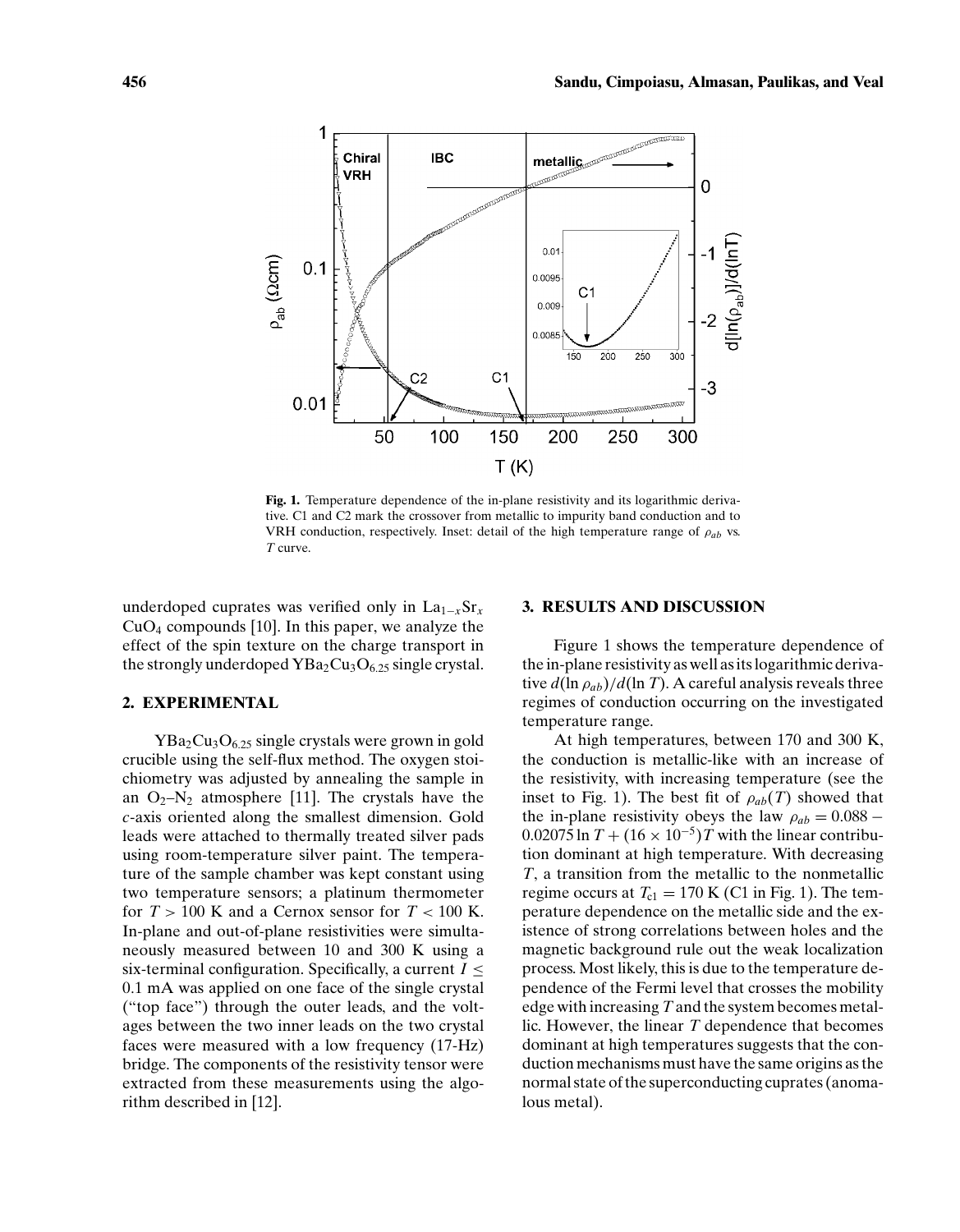#### **Charge Transport in Spin-Textured YBa<sub>2</sub>Cu<sub>3</sub>O<sub>6</sub><sub>25</sub> <b>157 157 157 157 157**

At intermediate temperatures, between  $T_{c1}$  and  $T_{c2} = 55$  K (marked as C2 in Fig. 1), the logarithmic derivative revealed that the conduction is of impurity band conduction (IBC) type:

$$
\rho_{\text{IBC}} = \rho_0 \exp\left(\frac{\varepsilon_c}{T}\right),\tag{2}
$$

where  $\varepsilon_c$  (in units of temperature) is the average nearest-neighbor activation energy. The linear fit of the function  $f(T) \equiv T \ln \rho = \varepsilon_c + T \ln \rho_0$  works very well in the range 55–135 K with  $\varepsilon_c = 63.0 \pm 0.3$  K and  $\rho_0 = 0.0053$  Ω cm. Above 135 K there is a crossover range between the activated and metallic conduction that extends over more than 40 K.

At low temperatures, between 10 and 50 K, the IBC law is no longer valid and we have attempted to fit with the general function  $\rho_{ab} = AT^{\alpha} \exp[(T_d/T)^{\beta}]$ with  $\alpha$  and  $\beta$  considered as independent parameters to be determined. Generally, it is difficult to obtain a reliable value of  $\alpha$  from a direct threeparameter fit because of the presence of the exponential that can mask the preexponential factor. Therefore, we first proceeded to determine  $\beta$  from the second derivative rewritten as  $\frac{d}{dT}[T d(\ln \rho_{ab}/dT)] =$  $\beta^2 T_d^{\beta} T^{-\beta-1}$ . A log-log plot of this relationship provides  $\beta = 0.358 \pm 0.010$  and  $T<sub>d</sub> = 12,376 \pm 3,313$  K. With these in mind, we have obtained  $\alpha = 1.28 \pm$ 0.01 from a log–log plot of the *T* dependence of  $\rho_{ab}$  exp $[-(T_d/T)^{1/3}] = AT^{\alpha}$  (Fig. 2). The as-obtained  $\alpha$  or  $\beta$  provide the dimensionality of the process, e.g.  $D = \beta^{-1} - 1 = 1.79$ . This value is close to 2, indicating that the charged excitation is two-dimensionally localized, in good agreement with the results of Lai and Gooding [10] on strongly underdoped La1−*<sup>x</sup>*Sr*x*CuO4 (LASCO). Although the value of *D* is not exactly two, the errors introduced by the use of the second derivative could be responsible for this slight misfit.

In summary, the in-plane resistivity shows three regimes of conduction: a VRH-like conduction between 10 and 55 K, an impurity band conduction up to 170 K, and an anomalous metallic behavior for higher temperatures (see Fig. 1).

The out-of-plane resistivity  $\rho_c$  and its *T* derivative are shown in Fig. 3. The plot clearly evidences the existence of only two conduction regimes with a crossover at  $T_{c3} = 115$  K (Point C3 in Fig. 3). The resistivity exhibits nontypical temperature dependence in both regimes. Below  $T_{c3}$ , the fit of the derivative suggests an unusual dependence,  $\rho_c \propto \exp(A/T^{\beta})$  with  $\beta = 0.69$  and  $A = 12.03$ , whereas in the higher temperature regime  $\rho_c \propto \exp(-BT^{\delta})$  with  $B = 6 \times 10^{-5}$ and  $\delta = 1.69$ . The origin of these temperature dependencies is not clear. Generally, the interlayer hopping in cuprates is still an unresolved issue. Most likely, there is a tunneling process through a *T*-dependent barrier in the low *T* regime. As was observed in the case of underdoped cuprates, the interlayer coupling



**Fig. 2.** The preexponential factor obtained from  $\rho_{ab}$  exp[ $-(T_d/T)^{1/3}$ ]. Inset, the second derivative of ρ*ab* in appropriate coordinates. The lines are guides for the eye.